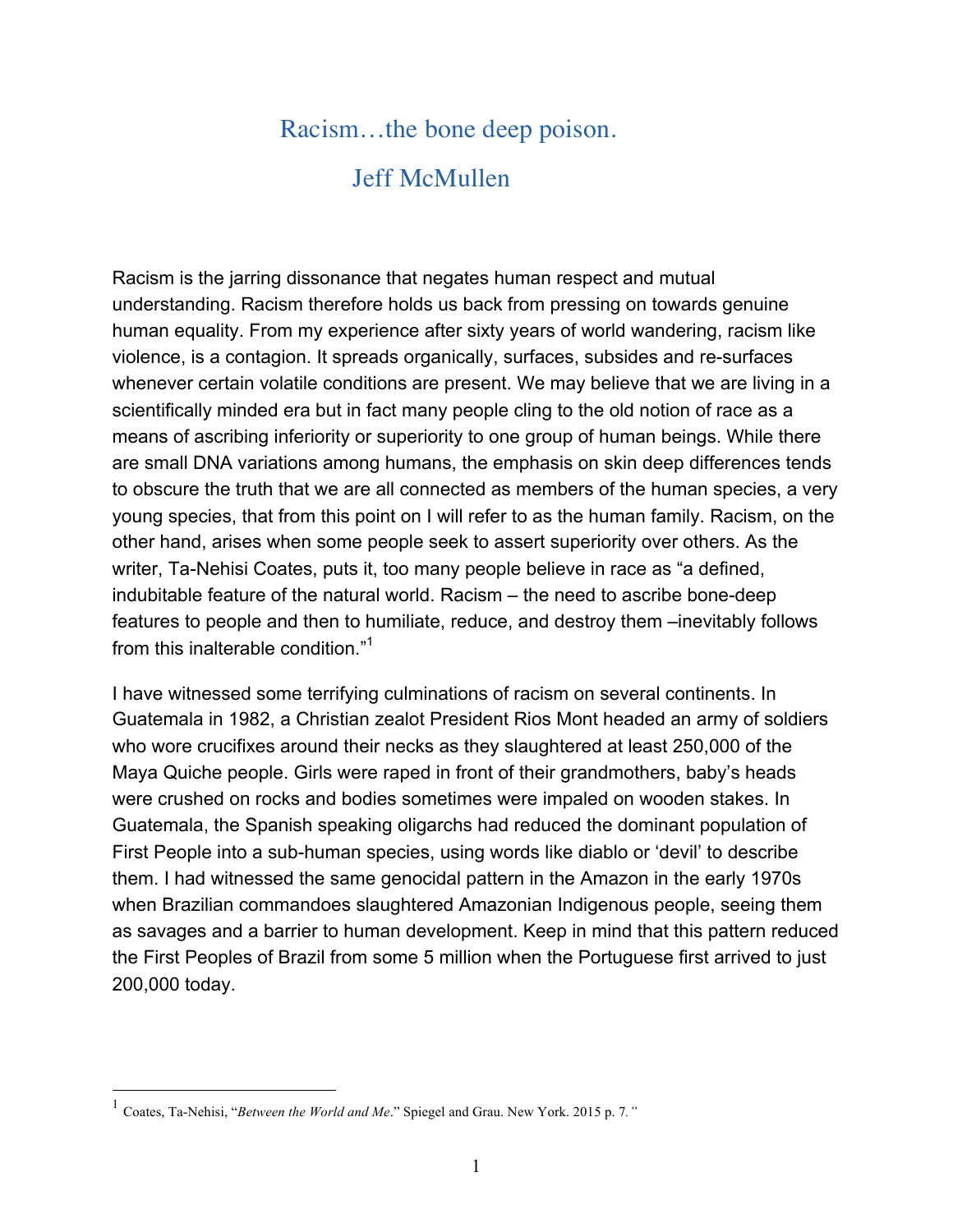Undoubtedly, racism underlies some of the most terrible genocides of the  $20<sup>th</sup>$  Century including the Holocaust with the loss of over 6 million Jewish people, millions more killed in Cambodia's *Killing Fields* and then of course the terror in Rwanda. I reported on over thirty conflicts around the world but nothing prepared me for the extremes of violence I saw on two journeys to Rwanda. I camped in the grounds of a convent where nuns had joined in the butchery, the walls were splattered with blood and I heard the dogs crunching on human skulls in the bushes. The roadsides were littered with many corpses. People were cut down with machetes after being rounded up in churches. I saw the corpses of women holding their babies with a wooden stake driven through both bodies. It made the cameraman and I wretch. What was most frightening was that the political group in power who were Hutus had used radio just like the Nazis did in Germany to brainwash virtually the entire population. Through relentless propaganda they convinced the Hutus that the people they had lived alongside for over a thousand years, the Tutsis, were bent on their destruction and therefore had to be slaughtered *en masse*. What was instructive to me was that the outside world saw this as merely 'black savagery', that Heart of Darkness stereotyping that suggested all African people were violent and therefore intrinsically inferior to white, ascendant civilization. Up close to the Rwandan horror, I saw that racism is in fact a *manufactured* distinction. The intense competition for scarce resources in that tiny Rwandan nation allowed the Hutu kitchen cabinet to manipulate people into believing that their own survival depended on slaughtering the Tutsis. It was the swiftest genocide in history with somewhere between 800,000 and 1 million Tutsi killed in just thirty days.

From experience, I came to see that racism arises because all human beings exist within a distinctive cultural matrix. You might instantly think of the virtual world in Steven Spielberg's new film, *Ready Player One* or the *Matrix* in the Keanu Reeve's film by that name. Certainly, digital media and in particular social media are part of our matrix. But there is much more to it. The matrix we all occupy is our perception of the world, a socalled 'reality' that is largely built on our self-interest. Let me be very specific. Here in Australia we live in a matrix of self-interest that maintains control of Aboriginal people. Our self-interest is shaped by the degree of our family wealth and comfort, cultural upbringing, education and, to a considerable degree, by our fear of difference. This fear is partly an evolutionary trait. As biologist Edward O. Wilson points out, we have a natural suspicion that anyone different is a threat to our concerns. <sup>2</sup> Our fear in Australia also arises from guilt and unease over the shaky legal foundations of a nation founded on invasion, Frontier War and no treaty of settlement. Since English sails entered the

 <sup>2</sup> Wilson, Edward O. *The Future of Life,* Abacus. 2003.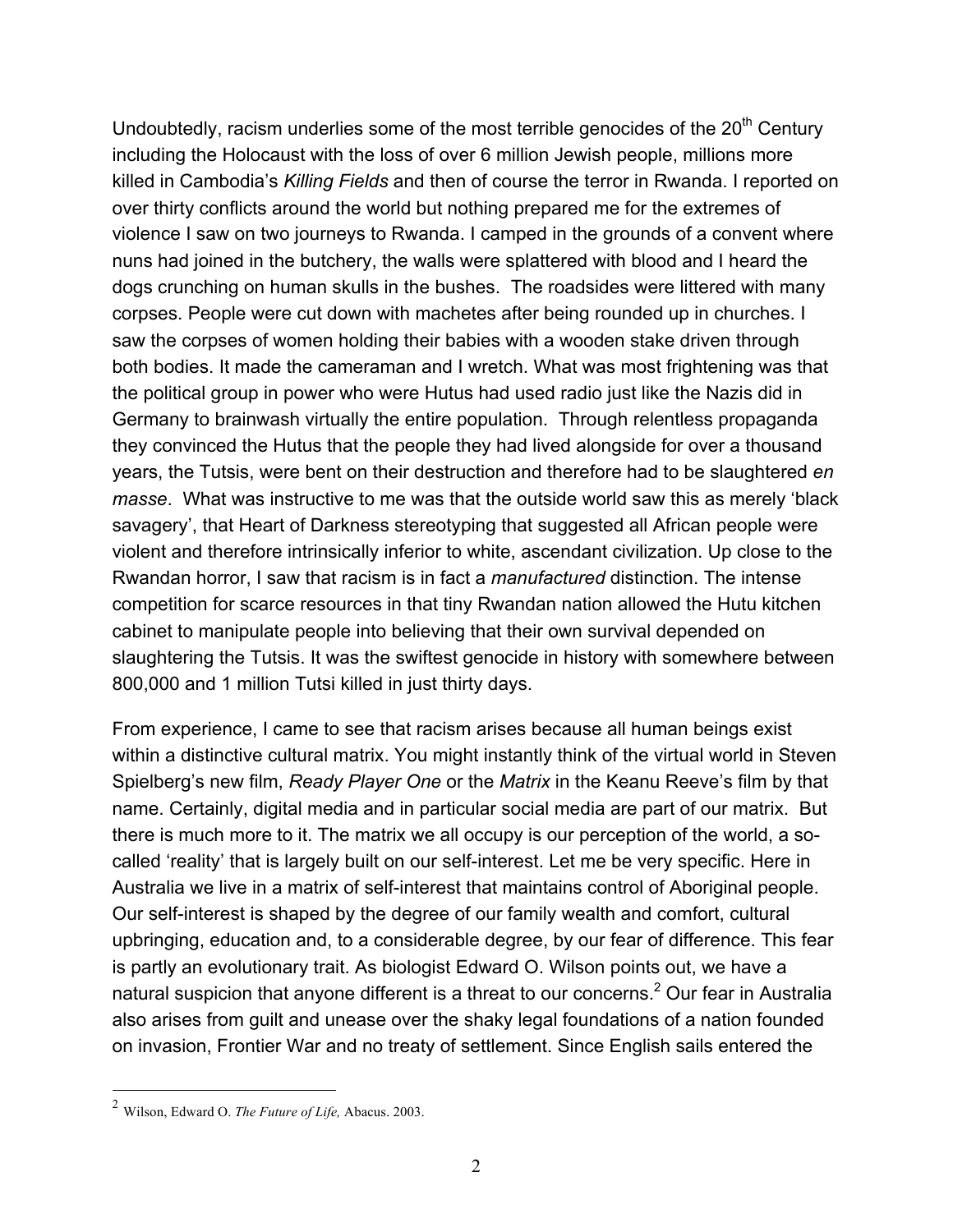waters of the Great South Land it has usually been a case of 'us' and 'them' as racism creates a permanent negative discourse on most Aboriginal issues.

What the rest of us do know about the First Peoples is shaped by information we receive in the matrix and a good deal of this has racialized undercurrents. This includes mass media, popular culture, government information, product advertising, special interest group messaging and the growing influence of social media. The challenge is to establish what is authentic information about Aboriginal people and what amounts to a 'false reality'. When the American political strategist, Karl Rove, spoke of this manipulation of the messaging he bragged that the political spin doctors could create what he termed a new political reality even before the public had digested the previous reality. In other words, beware of three word slogans such as 'Closing the Gaps' in Indigenous disadvantage when in fact most of the gaps are static. Beware of government renaming the oppressive and unlawful Northern Territory Intervention as a decade of controlling and discriminatory legislation branded as 'Stronger Futures'. In effect the matrix is conditioning us for the relentless process of assimilation of Indigenous people on the basis that they are inferior unless they somehow become like the rest of us. Why would Aboriginal people ever really want to be part of such an oppressive, racist society?

To shatter the matrix and arrive at the truth without racism, I believe that journalism offers useful standards as does history, anthropology and medicine. What we want to do is test the veracity of so called 'facts' about Aboriginal people. Consider a commonplace example. Are endlessly looped images of drunken Aboriginal people staggering through the streets of impoverished communities authentic or racist stereotypes? Well yes, sometimes this image might be justified, but too often in Australian media it's a racist stereotype, demonising all Aboriginal and Torres Strait Islander people when statistics confirm that many are less likely to drink alcohol than non-Indigenous people.<sup>3</sup> By resorting to the stereotype of the 'problem drinkers' some sections of the media create a near permanent reality linking Aboriginal men and women to in this case a drunken inferiority. Pretty ironic in a nation of almost mythological binge drinking.

The cartoonist, the late Bill Leak, stuck his pen bone deep into this sensitivity when he sketched an Aboriginal father so hopelessly drunk and dysfunctional that he couldn't remember his own son's name. This stereotyping has a very long history in Australia but it is constantly defended as an expression of the right to free speech. Bill Leak

 <sup>3</sup> Australian Bureau of Statistics, 2017.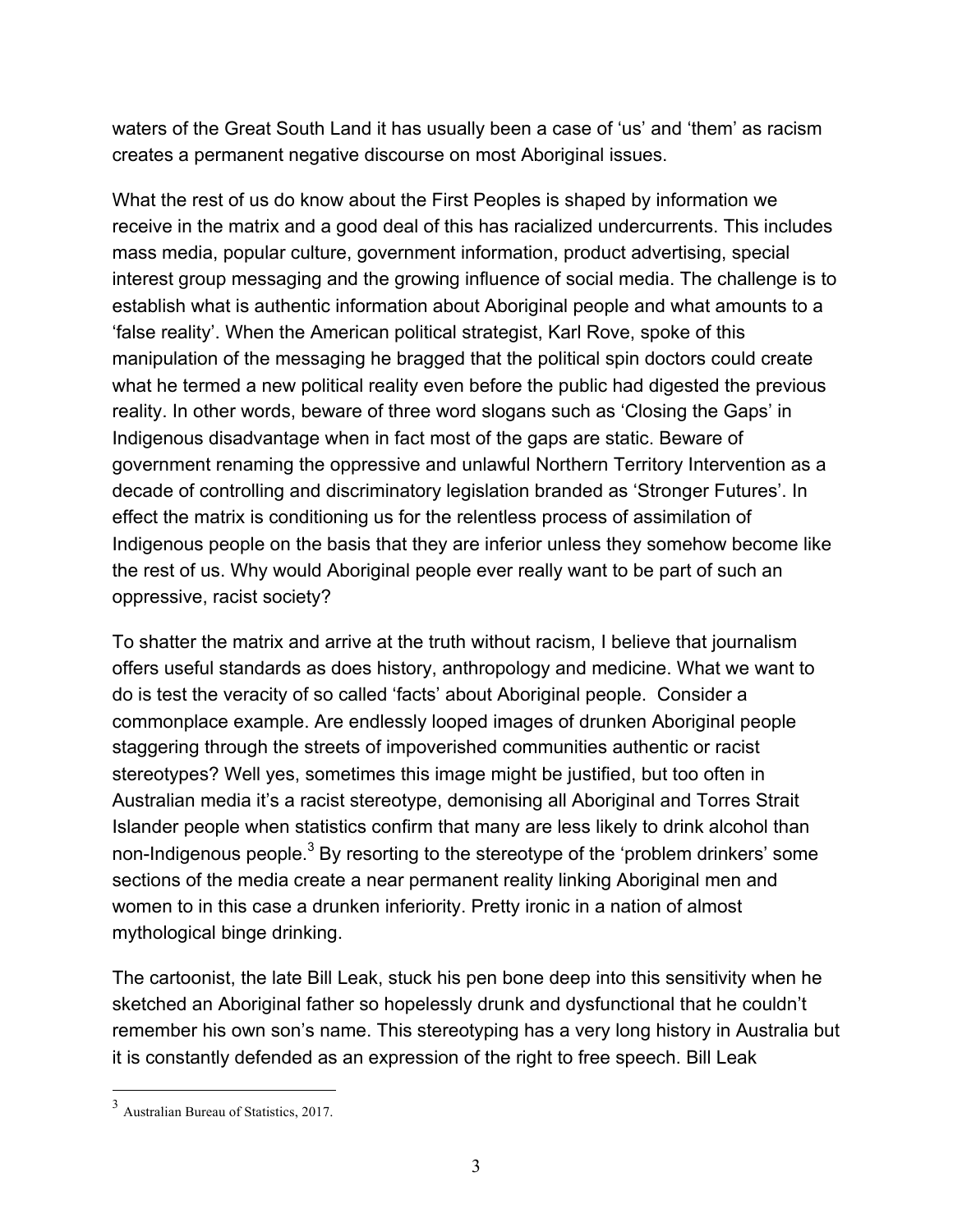explained that he was a satirist and was using these cartoons to offer challenging social commentary. To all of that I can only say, put yourself in the shoes of an Aboriginal father. Can any of us really imagine that such a cartoon does not cause deep hurt to Aboriginal people. In addition, it is a critical part of the deficit discourse that maintains the long-established fallacy that Aboriginal people themselves are "the problem".

We heard an echo of the deficit discourse recently when one of the most listened to broadcasters in Australia, Alan Jones, took aim at the NSW Government's adoption of a national strategy to improve Aboriginal access to health care in hospitals. Sarcastically, Jones introduced the NSW Health Minister, Brad Hazard, as the "Minister for Apartheid" and then asked whether the Government was going to insist on separate places for Aboriginal people in pubs, as well as in hospital waiting rooms. For goodness sake, Jones added, "*we are trying to integrate these people.".* H*e* said "*these people"* needed to toughen up, I quote, with a "*teaspoon of cement*". The language is not accidental or casual, it is calculated derision, laced with verbal poison. As a consequence, there was a missed opportunity to inform Australians in a thoughtful way how the very serious problem of Aboriginal patients leaving the emergency department before treatment or discharging early against medical advice are intrinsically connected to the chronic illness plague that is cutting the heart out of another generation of Aboriginal people. Brad Hazzard tried to tell Alan Jones that a trial of culturally supportive waiting rooms at some hospitals and better training of hospital staff had halved the number of Aboriginal patients leaving without treatment but the broadcaster insisted, "*If this isn't apartheid, what is*?"

The Australian Commission on Safety and Quality in Health Care has urged all hospitals dealing with large numbers of Aboriginal patients to improve their staff response and create a more supportive environment, including a place where families can be informed of the medical issues facing their loved ones. The truth about what causes heavier burdens of chronic illness and disadvantage, as well as how to overcome these problems, is obscured by racialized stereotyping in cartoons and commentary.

In my view, many prominent media players collude, not for the common good, but for maximum attention and even applause. It is apparently good for their ratings or their advertising revenue. As a result of this negativity the public loses interest in policy solutions. The humanity of individuals and entire communities is diminished by a media gaze that pins them to a victimhood supposedly of Aboriginal making. Consider how the mass-media contributed enormously to the demonising of all Aboriginal men through the government Big Lie that preceded the 2007 Northern Territory Intervention alleging paedophile rings of Aboriginal men were abusing children. Although rejected by the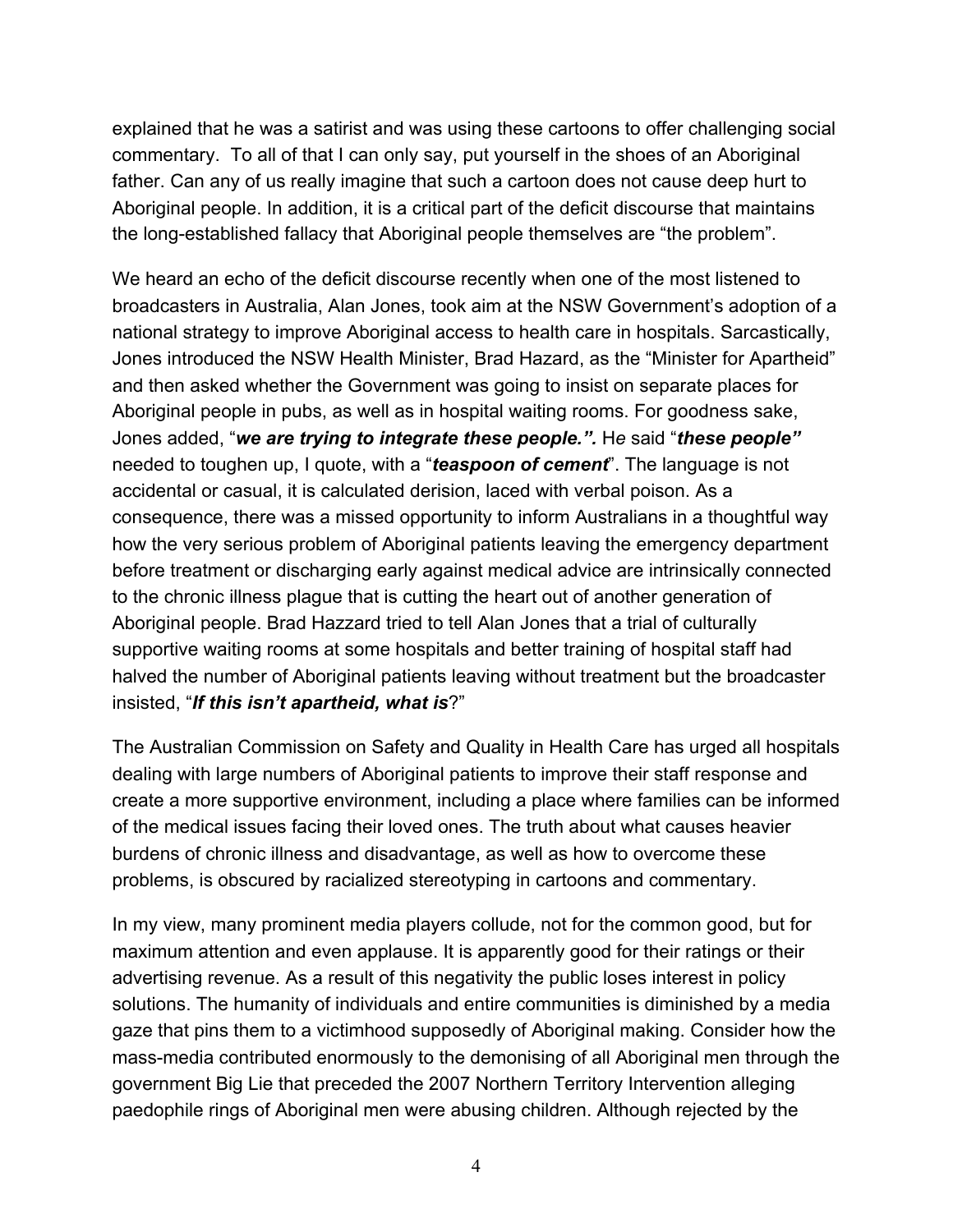Australian Crimes Commission, these unfounded claims about paedophile rings were widely circulated as 'fact' in the mass media. The false reality created by such distortions makes it all the harder for Aboriginal health teams to gather the support they need to improve the wellbeing of Aboriginal people. A confected outage over the safety of little children has not lead to any substantial improvement as reflected in Prime Minister Malcolm Turnbull's latest "*Closing the Gaps"* report on Indigenous disadvantage. Significantly, too many Government approaches in many parts of this nation follow the deficit discourse, blaming the victims but rarely acknowledging that it is the policy approaches that are fatally flawed.

Aboriginal people have long complained that it is almost all 'bad news' for them inside the Australian matrix. Amy McQuire, the Buzzfeed reporter and former editor of *The Tracker* and *National Indigenous Times*, has argued persuasively that 'reality' television especially exploits Aboriginal poverty, trauma and even the vulnerability of children as a form of 'entertainment' based on conflict. Such media rarely challenges the frequent outbursts of blatant racism by some of the non-Indigenous 'celebrity' commentators that make these choreographed 'reality TV' programs popular.<sup>4</sup>

We could add as additional evidence of the damage caused by the deficit discourse, the poorly informed comments on the Sunrise Television program on the Seven Network about the Stolen Generations, adoption and fostering of Aboriginal children at risk. At least one of the Sunrise team appeared to be arguing that another Stolen Generation would be good for Aboriginal children. Others jumbled the facts about adoption and fostering. The Sunrise discussion was prompted by a Nationals politician, Dr David Gillespie, Assistant Minister for Children and Families in the Turnbull government, allegedly advocating in a News Limited report 'white adoption' of abused Indigenous children. Dr Gillespie disavowed this report, saying that he had not spoken of 'white adoption' but only his belief that it was important to provide more permanency for children removed from family after abuse. In the matrix, you see, basic facts are ignored or confused in the relentlessly negative assault on Aboriginal people. In practice, most children at risk are usually placed with kin and adoption only follows a period of fostering. In addition, while many foster families may have good and generous intentions these children at risk do often have vastly disproportionate levels of engagement with the criminal justice system. The cross generational trauma associated with the original Stolen Generations flows on to exacerbate the multipole stresses impacting a large number of children and families today. This fuels the dangerous surge in contemporary child removal and so the cycle churns on. Both Dr Gillespie and the

 <sup>4</sup> McQuire, Amy, "*First Contact: Poverty Porn and Trauma TV, With Bonus Celebrities*." The New Matilda. 30 November 2016.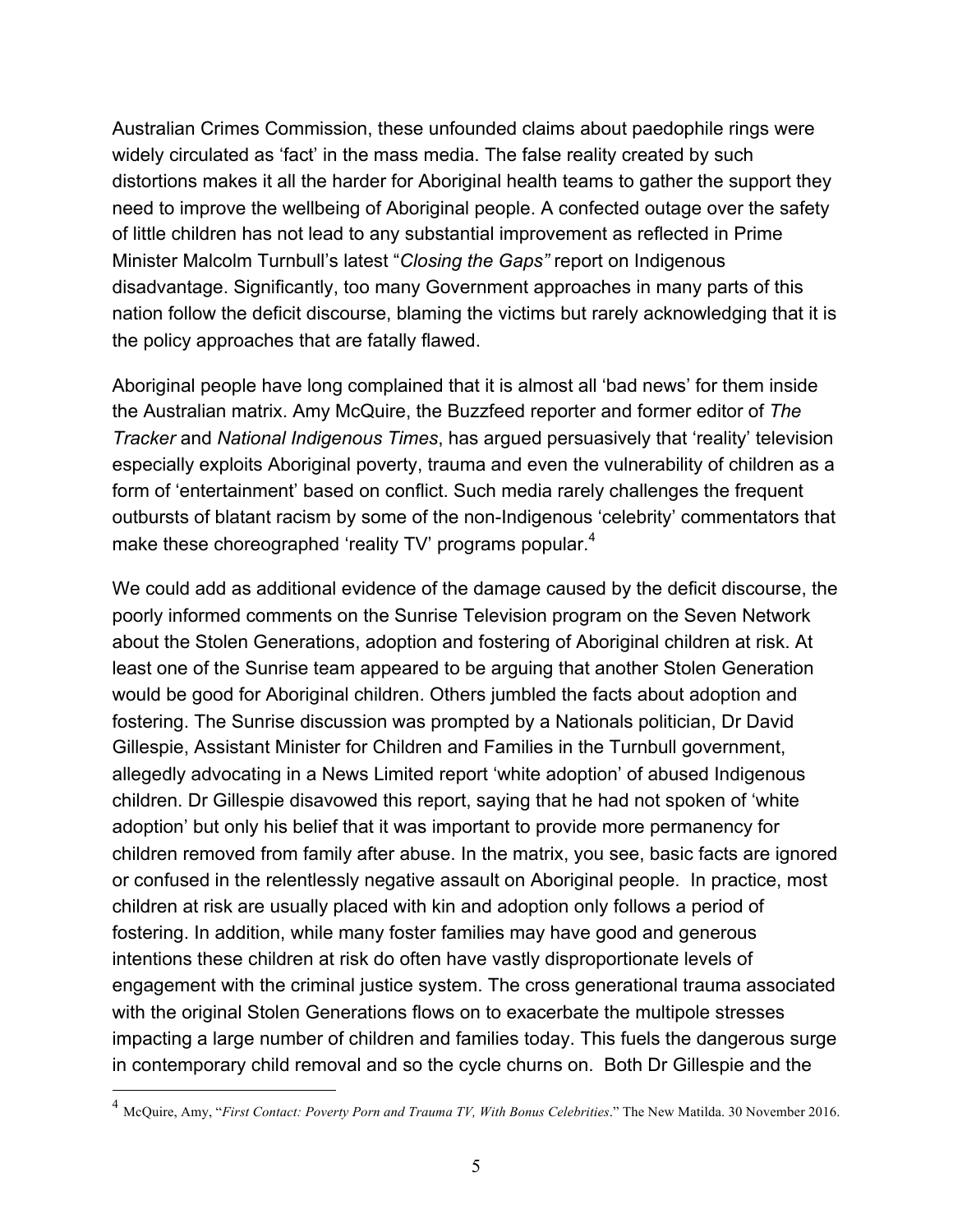Sunrise Program should know that such a painful social issue requires a concerted response to prevent abuse and protect children by improving the settings into which they are born. Any time an individual Aboriginal child is alleged to have suffered abuse you can depend on some sections of the media to suggest that Aboriginal culture is the problem. We know the damage that kind of verbal abuse does to Aboriginal children, how it alienates and angers, leaving them isolated and confused about where they belong in their own land. This deficit discourse also dangerously distorts the realities that must be faced to improve the wellbeing of all of our children including overcrowded houses, drug and alcohol addiction, mental illness and domestic violence.

In 2004 as a contribution to Reconciliation Australia's efforts I surveyed the media coverage and how it impacted the national discourse. <sup>5</sup> REDFERN RIOTS, PALM ISLAND BURNS, BLACKS DRAGGED ON LEASHES, PM'S BLACKS NOT THAT SORRY, SIT-DOWN CASH ENDS FOR BLACKS and WELFARE PLAN RACIST, the newspaper headlines screamed of conflict. $^6$  This is how Australia began the 21 $^{\rm st}$ Century.

It is confronting to discover, however, after examining the longer timelines of this racist deficit discourse that while some things have changed such as the visibility of Aboriginal people in commercials, magazines and media generally, there is nonetheless a deeply troubling fatalism that has maintained the space between us for over two centuries. In the colonial period, newspapers reflected settler concerns with 'marauding blacks', brutal tales from the Frontier Wars and only occasional editorialising against inhumane treatment of Aboriginal people. After reading fifty such newspapers, Professor Henry Reynolds was "shocked" to see graphic accounts by journalists boasting of taking part in atrocities and editors calling for a 'war of extermination'.<sup>7</sup>

The racist construct of separate and inferior races, despite its scientific invalidity, is still frequently taken up by some in Australian media, some politicians and some academics. It's intrinsic to the ongoing assimilation project. Calls by Pauline Hanson and the One Nation Party for all Australians to be 'treated the same', her insistence that she too is 'Indigenous' because she was born here, and her diatribes about this year's Commonwealth Games opening ceremony being an 'over the top' celebration of Aboriginal culture, clearly are amplified by mass media. What is hard to measure and deserves more research is how this relentless negativity feeds the outright racialized

 <sup>5</sup> McMullen, Jeff, "*Words, Mere Words."* Reconciliation Australia Annual Review. 2004.

 $6$  Ibid

<sup>7</sup> Reynolds, Henry, "*Why Weren't We Told",* Penguin 1999. <sup>p</sup> 11-120.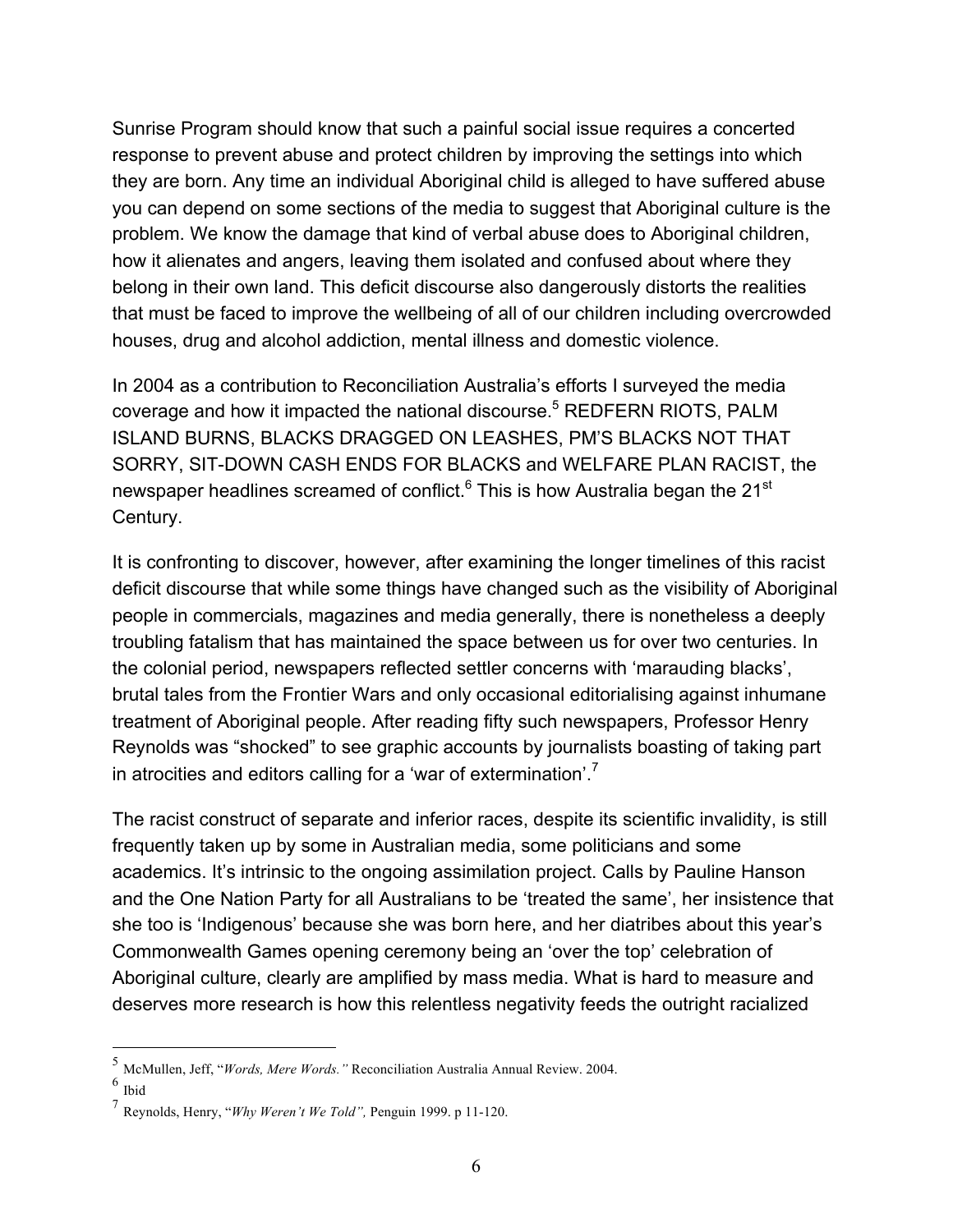abuse, such as a young girl jeering at Sydney Swan's footballer, Adam Goodes, calling him an "ape" or Penrith Panther Rugby League fans abusing another champion, Greg Inglis.

To deal with persistent institutionalised racism in the matrix we need to examine how the best and brightest journalistic practice can give voice to the gravest Aboriginal concerns and help shape a more positive national dialogue. After the ABC's *Four Corners* investigated the death of an Aboriginal man in a West Australian prison transport van, a revealing inquiry followed. A *Four Corners* report on the Northern Territory's treatment of juveniles in Dondale Detention Centre led to a Royal Commission with relevance to over incarceration of young Indigenous men and women around the country. These outstanding media investigations create some positive change by bringing abuse into the open glare of public attention. Unfortunately, Aboriginal people are still let down by the reality that in the contemporary era no police or prison officer has been convicted for the deaths or abuse of Indigenous people in custody. Look at what happened on Palm Island. Despite the brutal death and two subsequent suicides following that tragedy the police culture, deeply infected with racism, did its best to cover up the grave injustice.

I believe that we need researched based evidence that explores the link between the negativity of media and politics and the pattern of police violence and over criminalisation of Aboriginal people. Several Media studies have establish an additional complexity in that from a public perspective even determined investigations of abuse and over-incarceration have contributed to the pervasive sense that Aboriginal people are addicted to criminal and anti-social behaviour. $8$  This is explored in Ruth McCausland's extensive research on the impact of what the media reports and does not report.<sup>9</sup> Media surveys show that the more intractable an issue becomes, the fiercer the conflict in the discourse. 10 This pattern indicates that beyond self-regulation, oversight mechanisms have not modified the most damaging contributions by media to the negativity, misinformation and racism.

Indigenous media spends far more time on innovative solutions to all of the problems I have discussed and they try to show the rest of Australia how racism works. Indigenous films, television, dance, art and literature have conveyed the humanity and diversity of

 <sup>8</sup> McCausland, Ruth, "*Special Treatment – The representation of Aboriginal and Torres Strait Islander People in the Media."* Journal of Indigenous Policy – Issue 4. 2004. pp 93-94

<sup>9</sup> *Ibid* pp 84-98.

<sup>10</sup> McCallum, Kerry, Waller, Lisa and Meadows, Michael. "*Raising the Volume: Indigenous Voices in News Media and Policy"* Media International Australia. No 142. pp 101-111*.*